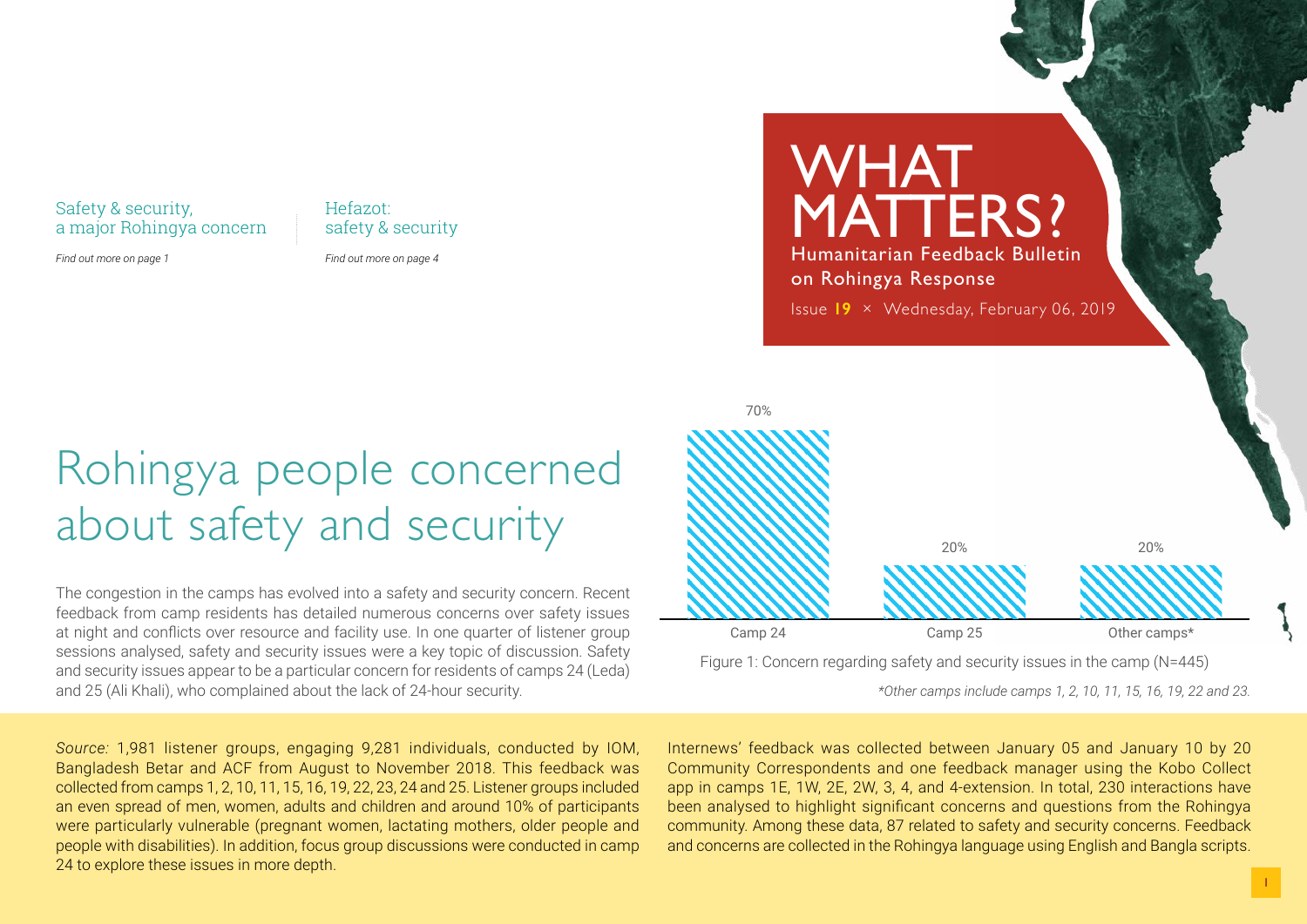Rohingya respondents reported safety and security concerns on the following:

- Intimidation and forcible seizure of distributed items by block leaders and powerful families
- Internal conflict over improper disposal of waste as a health and safety concern
- Tension with the host community, which has turned abusive and violent, particularly for those who collect firewood
- Worry about using latrines, washrooms and other facilities at night because of visibility issues in the dark and concerns about heightened levels of harassment and violence at this time by women, children, and older people

Recent reporting indicates that internal clashes between refugees are perceived to pose a security concern in some blocks. Tension between block leaders or mahjis has led to ongoing conflicts over the sharing of resources distributed by humanitarian organisations in the camps. A camp resident describes it as:

The mahji in our block is doing an injustice with us which we are not tolerating. He prepares his own list and takes all the relief. We are all deprived of our relief items. The relatives of mahjis get the things but we don't.…In the mahji's house they bring milk but we don't get a single packet of milk. This is really important for us. Since we came, we didn't get a water pot, floor mat, pillow, and necessary utensils which are essential for us. Considering the mahji is Rohingya, if the mahji treats us differently, who should we share our concerns with?"

– Woman, 42, camp 1E



Respondents described instances where distributed supplies were not equitably shared among the blocks but kept by a select few. For example, mahjis have been accused of holding on to milk packets that are given to them by humanitarian organisations to distribute to each household in their block. Community members also said that mahiis and certain prominent families use force and intimidation

to ensure they get preferential access to resources and facilities, or charge people for use of facilities. Another respondent further explains the power dynamics and double standards within the camp:

In our block there is a family whom we can't speak with. They are a powerful family. There were also powerful in Burma. They threaten people and hurt them. No one can talk to them. If any relief comes in the block they do not receive it through distribution process, they always take it forcefully. Mahjis can't talk with them; they are scared of those people. During distribution, mahjis give them the priority as they are powerful people."

– Man, 40, camp 2E

A lack of facilities to dispose of rubbish and disputes over water usage rights have created a number of conflicts and could create health issues in the camps. Several Rohingya community members reported having disputes with their neighbours over waste disposal and drainage clogging. Quarrels have started because there is nowhere to put trash and people do not want the trash to be dumped near their house.

**CO** …three of the families are throwing out trash in the block. During the night they come and throw the garbage at the edge of our shed. We can't stay at home because of the bad smell coming from that garbage. We always tell people not to throw garbage everywhere, but still people come at night and throw garbage stealthily. If we confront them, they get into a fight with us. We have shared the matter with the mahjis, but they don't listen to mahijs. We have told the NGO's, they noted it down but no steps were taken."

#### – Man, 32, camp 3

Residents also raised concerns over the inadequate supply of drinking water, which they say has also become a cause of conflict.

One NGO told us, whenever you need water you can collect it and drink it. If we go to collect water in another block, the people living there say that they have funded some repairs to the tube wells and they ask us to pay. If we don't give them money, they quarrel with us…Young children in our house can't collect water in the daytime so they have to go at night."

– Woman, 45, camp 1W

We also received feedback about street lights. The lack of lights was raised by residents as a protection and safety concern for all sections of the population, i.e., children, women and older people as well as men. Here are a few snapshots of feedback from the community:

At night we are scared to go to the washroom as there is no street light on the way. Older people and children are scared to go to the washroom at night as there is no light."

– Woman, 55, camp 3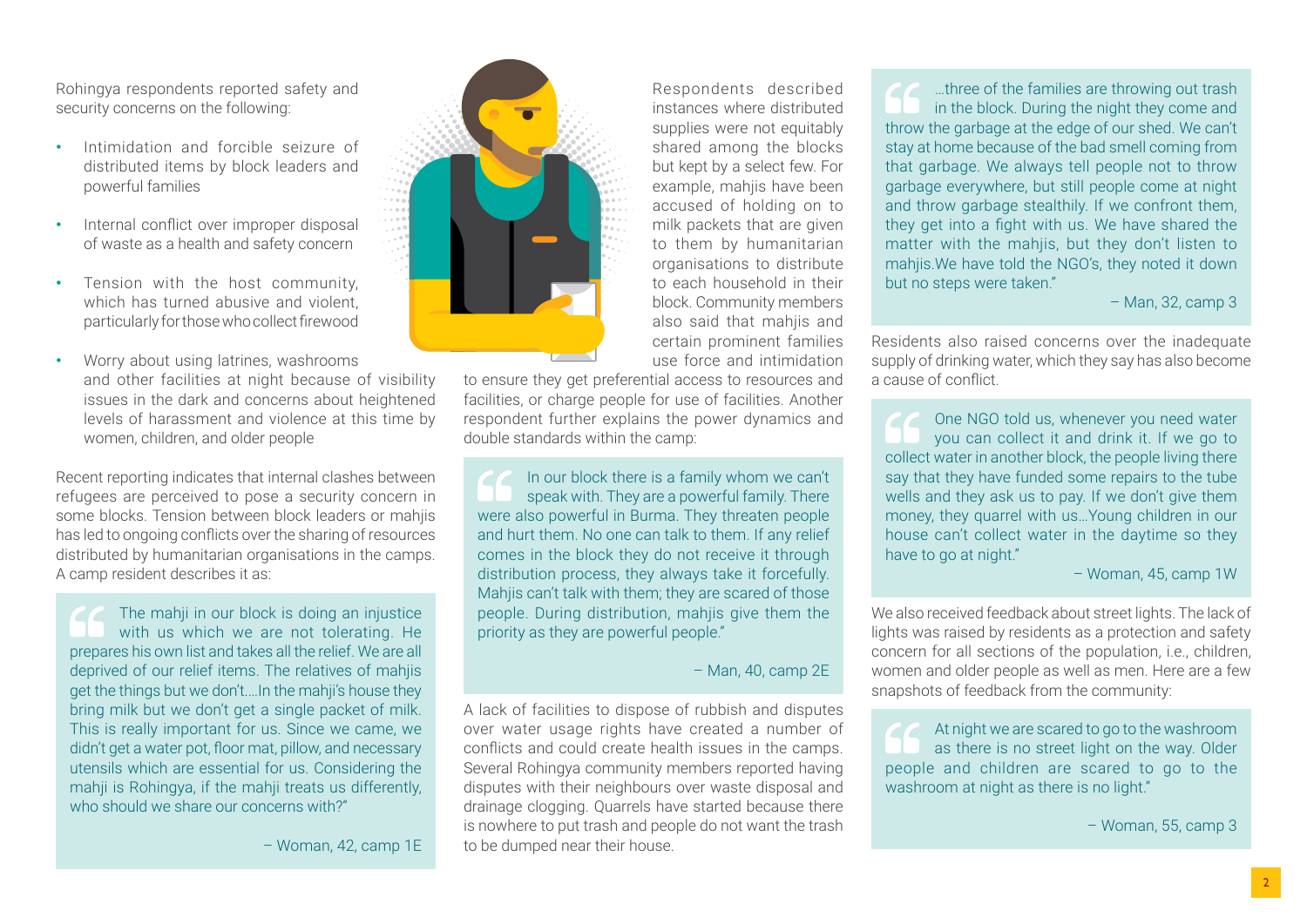

In our block there is no street light so we face a challenge to go out at night. It has been difficult for our older people to perform their prayers."

#### – Man, 46, camp 4

The whole block is dark at night and young boys roam around. This is one of the reasons why young girls are scared of going to fetch water at night. If you ask why, if a boy likes a girl and if the parents don't agree about that relationship, the boy follows the girl at night when she goes for water. So the boy may take advantage of darkness and abduct the girl."

## – Man, 46, camp 4

The collected feedback suggests that fear of going outside after dark is a principal concern for many refugees especially for more vulnerable demographics. Many respondents mentioned that even when a block had solar lights installed, they are often no longer functioning.

Due to a lack of privacy at washrooms during the day, many women take showers at night. However, reports of assaults on women who go out to shower at night have made them much more apprehensive about doing this. The lack of adequate lights and washing and latrine facilities for women near their houses is a significant barrier to personal safety and security.

Older people in the camps also struggle to move around at night because they cannot see well in the dark and some also have concerns about getting injured while walking or being vulnerable to harassment. Feedback also shows that many men are scared to move around their blocks at

night as they are afraid they could also be victims of attack. This limitation of movement when it is dark makes normal activities like collecting water and maintaining hygienic practices very challenging.

Listener group discussions in camp 23 highlighted that sexual harassment is another key concern for women and girls. Women from female-headed families in particular said they feared rape, abuse or sexual harassment of their young girls. A parent from camp 24, mentioned that girls sometimes had to collect firewood from the surrounding forest or hills, as there are no boys in the family. The parents said they feared that the girl would be abused, raped or sexually harassed, particularly if collecting wood takes longer than usual for any reason and she is late returning.

Both quantitative and qualitative analysis of the data show that the Rohingya community, especially women, are worried about the safety of their children. In focus group discussions, women mentioned that they were worried about their children being kidnapped, hurt in quarrels, getting into fights and being hit by moving vehicles while collecting rubbish to use as fuel. People said that they had become more concerned about their children's safety because of a perceived increase of incidents of missing children in the camps.

A kidnapper cut through the tarpaulin of a house and stole two babies. After that, the neighbours chased him. He was caught in a field and the babies were brought back safely."

– Woman, 26-40, camp 24